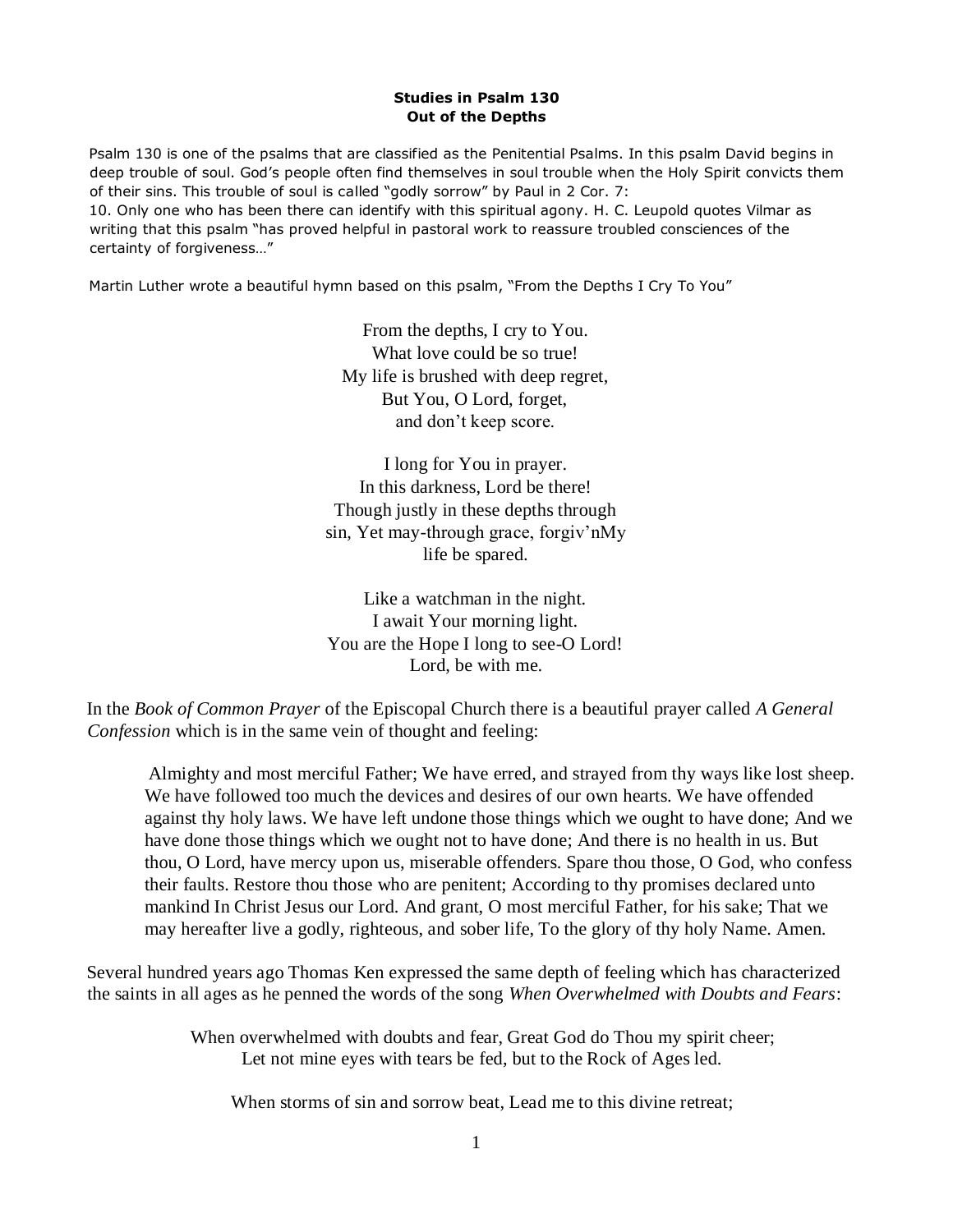Thy perfect righteousness and blood, my Rock, my Fortress and my God.

When guilt lies heavy on my soul, and waves of fierce temptation roll; I'll to the Rock for shelter flee, and take my refuge, Lord in Thee.

When called the vale of death to tread, then to this Rock may I be led; Nor fear to cross that gloomy sea, since Thou hast tasted death for me.

A good concise summary of this psalm is given by Robert Hawker in *The Poor Man's Commentary*:

"This most precious psalm contains the deep breathings of the soul under a sense of sin; the holy triumphs of the soul in view of the propituary, the redemption by Jesus: and the earnest recommendation of a soul that, having found mercy himself, holds forth encouragement to others."

**Verse 1**, "Out of the depths have I cried unto thee, O LORD."

There are many depths into which a child of God may find himself. These depths may be physical, mental or spiritual. This psalm is helpful to whatever trouble the saint is in. As John Gill wrote, "It may be applied to any person in distress, outward or inward; applying to God for help and deliverance, for pardoning grace and mercy; encouraging himself and others to hope for it." The depths are like the deep waters of the sea which seem to have an endless bottom and threaten to drown us. Sometimes these may be health problems. They may be family sorrows, financial problems. The death of loved ones can plunge one into the depths. Deep depression or mental anguish at times seem to almost drown God's little ones. The worst of the depths that the child of God suffers, however, is the deep sense of his sinfulness. This sense of sinfulness, which is brought about by the Holy Spirit, plunges the saint into deep mourning and sorrow. However, this godly sorrow does not ultimately lead to despair but leads to repentance. The one who is not a child of God comes to despair. Paul calls this the "the sorrow of the world": which "worketh death." (2 Cor. 7: 10).

Jonah got into the depths because of his own sin, but he still cried into the Lord out of these depths. It seemed as if it was not possible for him to be delivered from his situation, but he cried out to God. As is recorded in Jonah 2:2, "And said, I cried by reason of mine affliction unto the LORD, and he heard me; out of the belly of hell cried I, and thou heardest my voice."

When the child of God becomes acutely aware of the horror of his sinfulness, he nevertheless has the holy boldness to approach his God because he knows that he has a merciful High Priest Who is interceding for him. This is beautifully portrayed in Hebrews 4:14-16, "Seeing then that we have a great high priest, that is passed into the heavens, Jesus the Son of God, let us hold fast our profession. For we have not an high priest which cannot be touched with the feeling of our infirmities; but was in all points tempted like as we are, yet without sin. Let us therefore come boldly unto the throne of grace, that we may obtain mercy, and find grace to help in time of need."

**Verse 2**, "Lord, hear my voice: let thine ears be attentive to the voice of my supplications."

This is a strong plea for God to hear his prayers. The strong implication here is that the psalmist is praying aloud. This reminds us of Psalms 5:3, "My voice shalt thou hear in the morning, O LORD; in the morning will I direct my prayer unto thee, and will look up." Of course, the Lord hears the prayers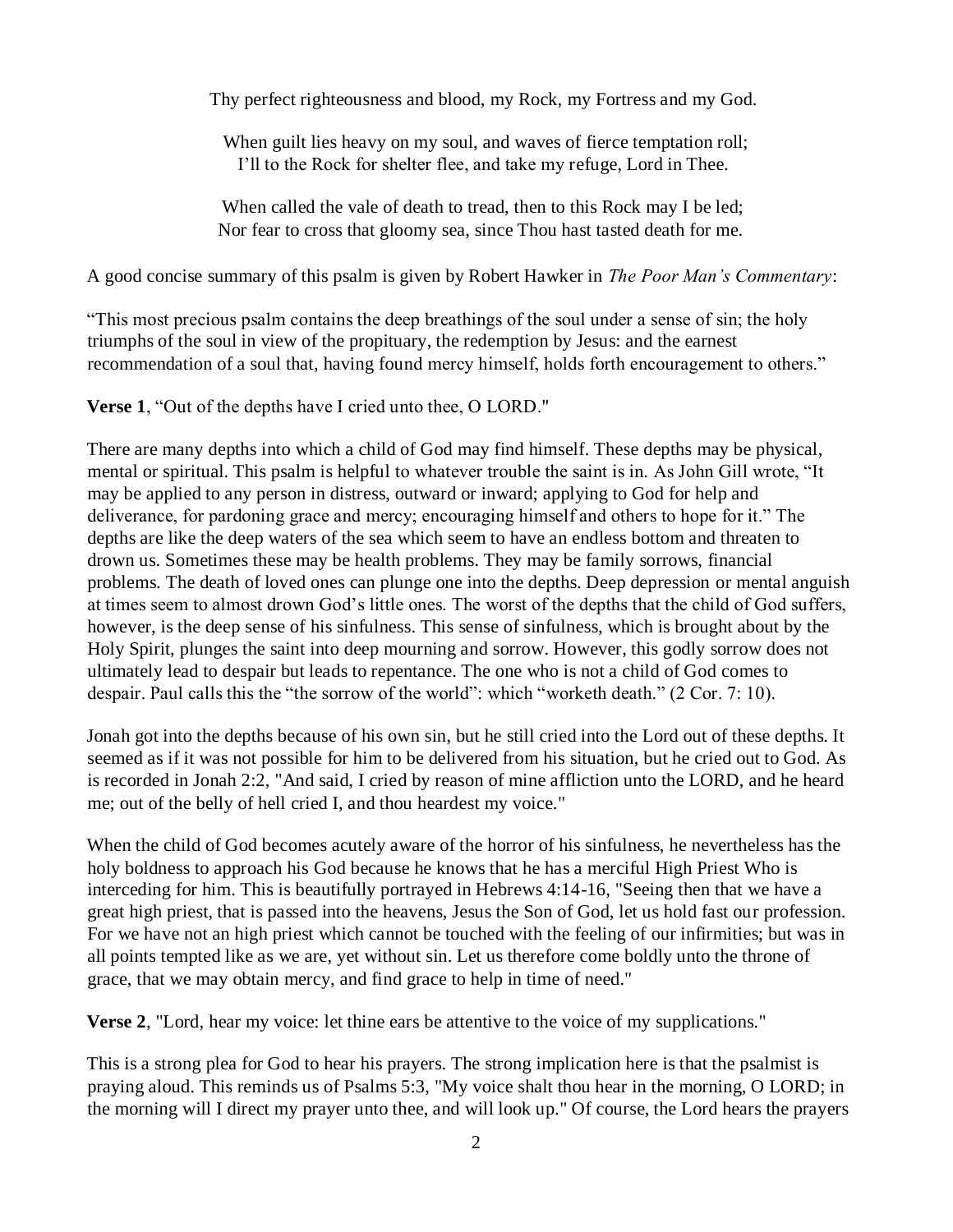of His children when they are not audible to the human ear. He hears their thoughts and even the groaning of their souls. In Romans 8: 26 Paul refers to this as "groaning which cannot be uttered." However, the saints are sometimes so burdened with a sense of need that they find relief in praying aloud. God gives great encouragement to us that He is indeed a prayer-hearing, prayer-answering God. This is plainly expressed in 1 Peter 3:12, "For the eyes of the Lord are over the righteous, and his ears are open unto their prayers: but the face of the Lord is against them that do evil."

**Verse 3**, "If thou, LORD, shouldest mark iniquities, O Lord, who shall stand?"

This verse indicates that sin is involved in David's problem if sin is not the problem itself. He realizes that if his sins are held against him there is no hope for him. He knew that God is a holy God who cannot look with favor on sin. God hates sin with a perfect hatred. Sometimes God's children do not realize how horrible sin really is. Then the Holy Spirit convicts us of sin and we see it in its horrible true colors. It is perversity, missing the mark and out and out rebellion against God. At one time Paul did not see the horror of his sins. Then God revealed them to him and he had an agonizing experience. This is expressed in Romans 7:13, "Was then that which is good made death unto me? God forbid. But sin, that it might appear sin, working death in me by that which is good; that sin by the commandment might become exceeding sinful." In fact, this revelation of the exceeding sinfulness of sin led him to cry out in Romans 7:24, "O wretched man that I am! who shall deliver me from the body of this death?" Thankfully the answer to this anguished plea was, "I thank God through Jesus Christ our Lord."

The force of the Hebrew expression "if thou, LORD, shouldest mark iniquities" is rendered by Leupold "shouldest be on the watch for iniquities." God not only knows our actions. He knows our motives, thoughts, and even attitudes. He is aware of all of the terrible implications and facets of our sinfulness. If He were to be on the watch for our iniquities that He might judge them, we would all be irretrievably lost. Only those whose sins are covered by the blood of Christ can stand before Him in judgment. David wrote in Psalms 1:5, "Therefore the ungodly shall not stand in the judgment, nor sinners in the congregation of the righteous."

M. M'Michael, cited in Spurgeon's *Treasury of David*, has a very striking and vivid word picture of this. He writes:

We are introduced at once into all the solemnities of a criminal court. The judge is seated on the bench: the culprit is standing at the bar, charged with a capital offence, the witnesses are giving their evidence against him. The judge is listening attentively to everything which is said; and in order to assist his memory, he takes notes of the more important parts. If the Lord were to try us after this fashion, what would be the result? Suppose him seated on his throne of inflexible righteousness, taking notes, with a pen in his hand, of the transgressions which are proven against us. Nothing is omitted. Every sin is marked down with its peculiar aggravations. There is no possibility of escape from the deserved condemnation. The evidence against us is clear, and copious, and overwhelming. A thousandth part of it is sufficient to determine our doom. The Judge has no alternative but to pronounce the awful sentence. We must die a felon's death.

**Verse 4**, "But there is forgiveness with thee, that thou mayest be feared."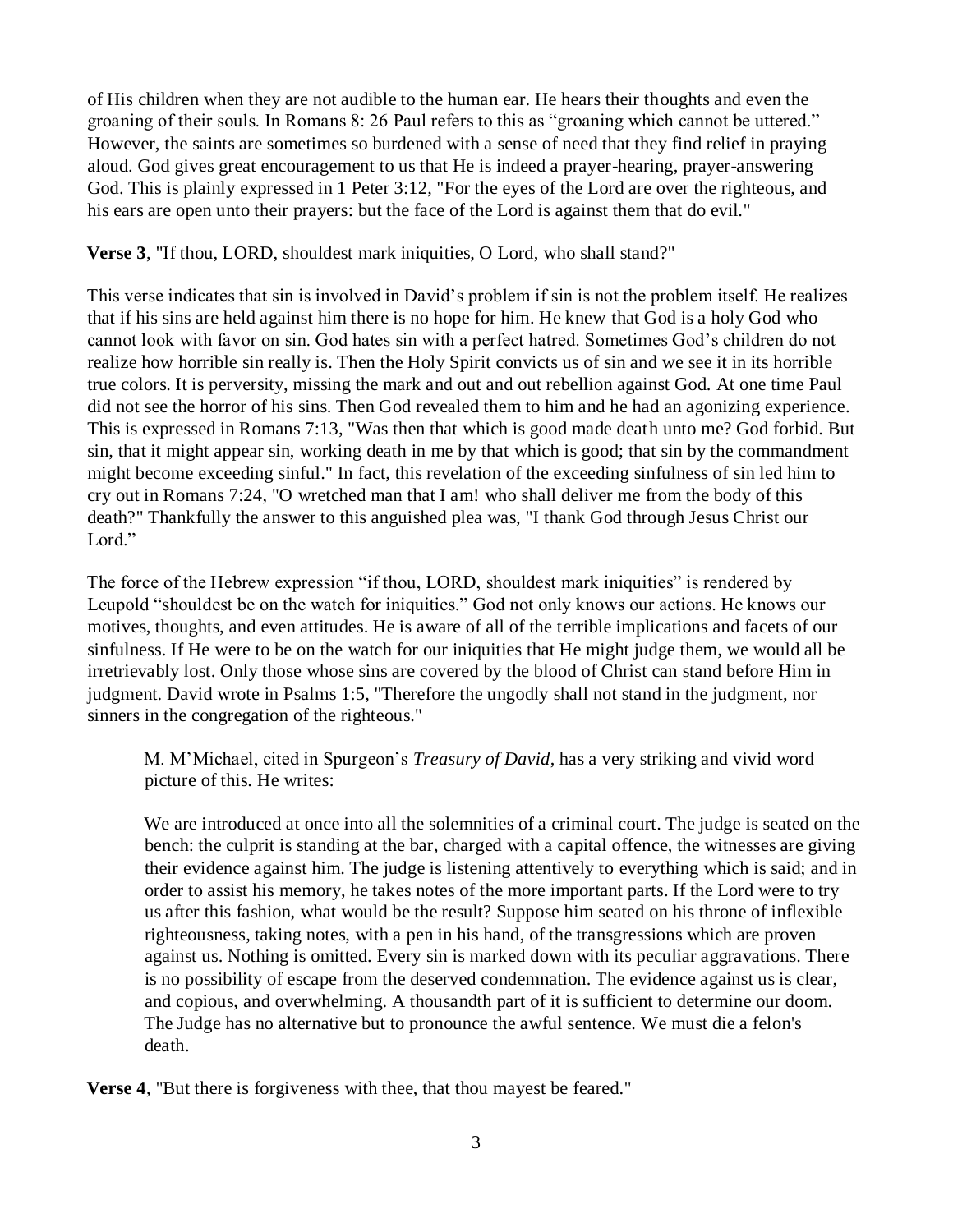This verse shows the true nature of a genuine fear of God. This is a loving, reverential, grateful fear that expresses itself in an intense desire to please Him Who has so graciously forgiven us our sins on the basis of the perfect sacrifice of His dearly beloved Son. This fear is the product of regeneration. Those who do not have spiritual life do not possess this kind of fear.

At first glance, this verse appears to be illogical. It would seem to carnal reasoning that such a

forgiving God would not inspire fear. If God is so forgiving, would not that make sinners careless? But that is not the case at all for those who have been born from above. Those who have been saved by grace and have been made conscious of God's forgiveness realize that they owe Him a debt of gratitude. The more they realize how much they have been forgiven the more they want to live in a way that pleases such a kind and forgiving Savior. Jesus Christ made this plain in one of His parables. It is written in Luke 7:47, "Wherefore I say unto thee, her sins, which are many, are forgiven; for she loved much: but to whom little is forgiven, the same loveth little." The more we recognize we are forgiven by Him the more we love Him. This love is expressed in obedience. We fear to offend God and long to serve Him acceptably with reverence and godly fear.

It is true that to the unenlightened mind it may seem as if people would despise such a gracious God. But that is not the case with the born again child of God. Paul made this plain in Romans 6:1-2, "What shall we say then? Shall we continue in sin, that grace may abound? God forbid. How shall we, that are dead to sin, live any longer therein?"

Among the wicked there may be dread and trembling, but no love. This is apparent from James 2:19, "Thou believest that there is one God; thou doest well: the devils also believe, and tremble." They may tremble, but they do not obey Him and love Him.

This godly fear is beautifully described by George Bowen in *The Treasury of David*:

This forgiveness, this smile of God, binds the soul to God with a beautiful fear. Fear to lose one glance of love. Fear to lose one work of kindness. Fear to be carried away from the heaven of his presence by an insidious current of worldliness. Fear of slumber. Fear of error. Fear of not enough pleasing him. Our duty, then, is to drink deep of God's forgiving love. To be filled with it is to be filled with purity, fervency, and faith. Our sins have to hide their diminished heads, and slink away through crevices, when forgiveness -- when Christ -- enters the soul.

Michael Gowens commented on this in the following words:

Nothing actuates the praises of God's people like a sense of His pardoning grace. Martyn Lloyd-Jones said, "A Christian is a person who never ceases to be amazed at the fact that he is forgiven. He doesn't take it for granted." Instead, He stands in awe at grace. He never tires to exclaim with the prophet, "Who is a God like unto Thee, that pardoneth iniquity, and passeth by the transgression of the remnant of His heritage? He retaineth not His anger forever, because He delighteth in mercy" (Mic 7:18). And, taking his cue from this verse, he sings with Samuel Davies:

*Great God of wonders! All Thy ways Display the attributes Divine;*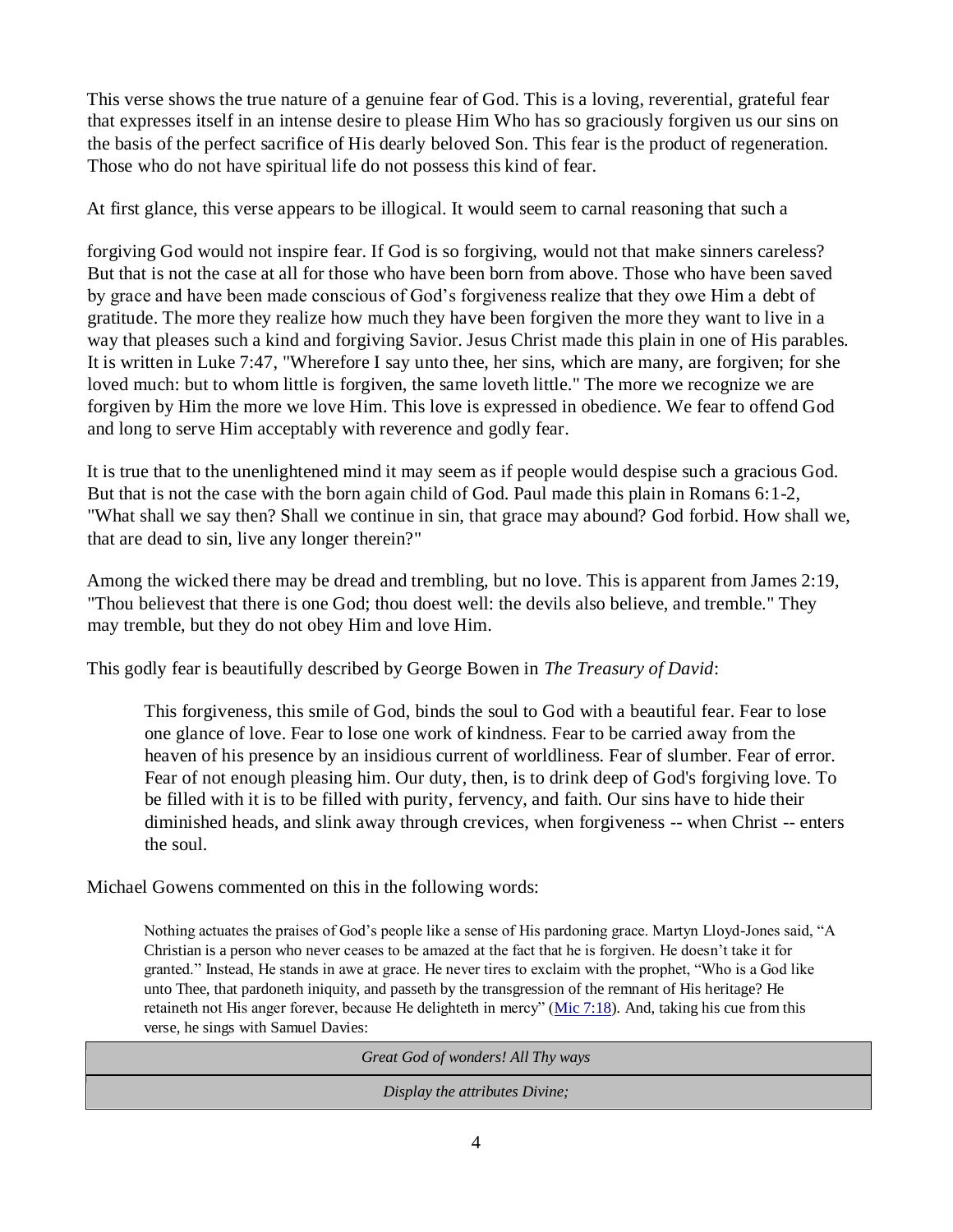| But countless acts of pardoning grace     |
|-------------------------------------------|
| Beyond Thine other wonders shine;         |
| Who is a pardoning God like Thee?         |
| Or who has grace so rich and free?        |
|                                           |
| In wonder lost with trembling joy,        |
| We praise the pardon of our God;          |
| Pardon for crimes of deepest dye,         |
| A pardon bought with Jesus' blood;        |
| Who is a pardoning God like Thee?         |
| Or who has grace so rich and free?        |
|                                           |
| O may this strange, this matchless grace, |
| This God-like miracle of love             |
| Fill the wide earth with grateful praise, |
| As now it fills the choirs above!         |
| Who is a pardoning God like Thee?         |
| Or who has grace so rich and free?        |

**Verses 5 and 6-**, "I wait for the LORD, my soul doth wait, and in his word do I hope. My soul waiteth for the Lord more than they that watch for the morning: I say, more than they that watch for the morning."

It seems here as if the psalmist has already experienced a sense of God's forgiveness, and is now cultivating a habit of waiting on the Lord. This is a life of intense waiting. There is a concentrated longing in this waiting. There are several reasons for a person to look with passionate anticipation for the morning light. It may be someone sitting by a sick bed. The night is gloomy. The dawn makes things seem brighter. It may be a weary watchman who has spent a long night on duty and longs for the dawn to appear so he can take some rest. It may be the Levitical priest, who watches for the first rays of dawn so that he can begin the morning sacrifice. As strong as these desires are the psalmist says that his soul waited for the Lord even more than those watching for the morning! There is no indifference here.

What gives substance to this waiting is not mere wishful thinking. The writer wrote that "in his word" do I hope." The Word of God is sure and steadfast. The promises of God are sure. God and His promises are a solid rock to stand on in time of need. He who waits will not be disappointed. The same Hebrew for "wait" is used in Isaiah 40:31, "But they that wait upon the LORD shall renew their strength; they shall mount up with wings as eagles; they shall run, and not be weary; and they shall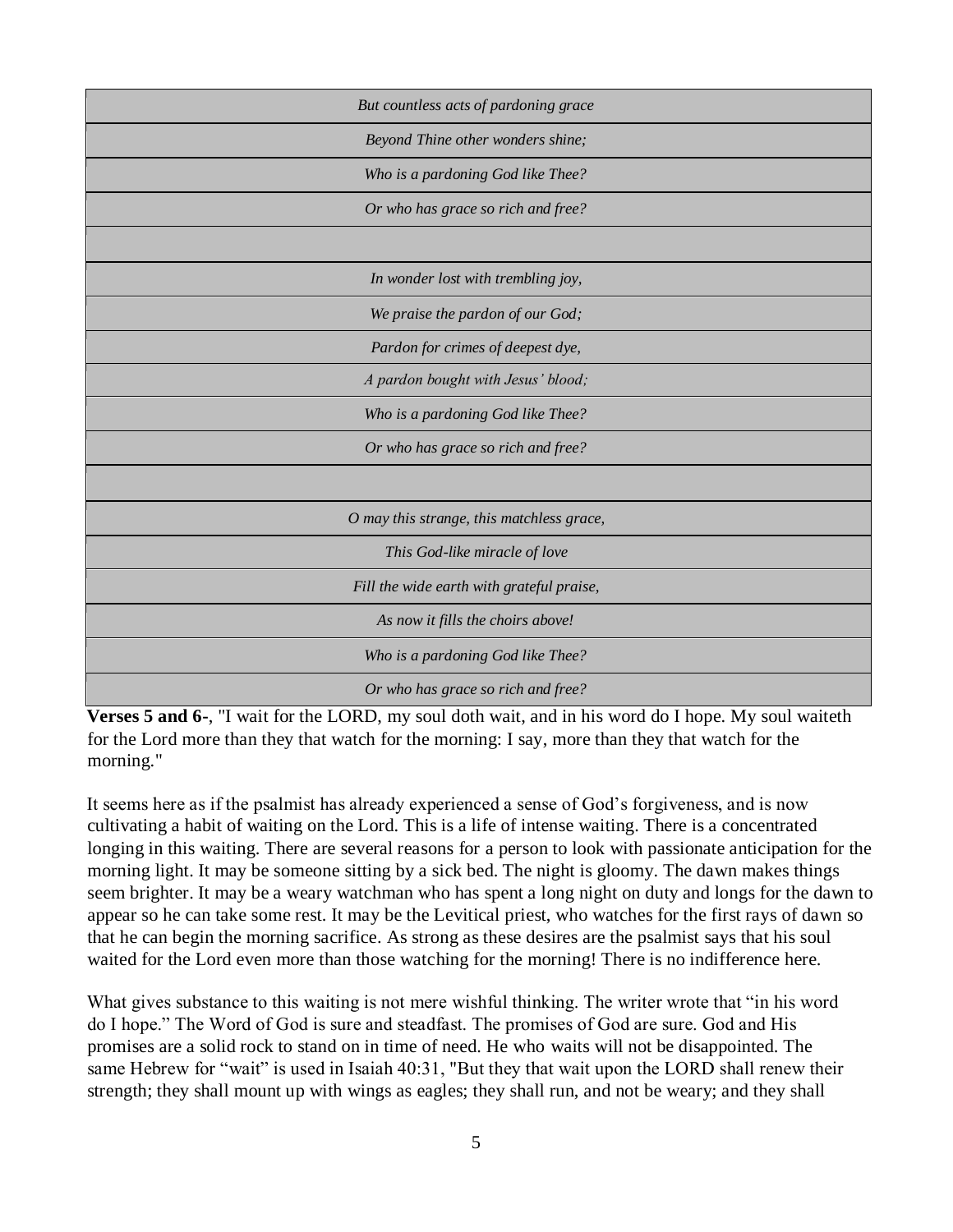walk, and not faint." This word is *kaw-vaw'* and means "to wait or look eagerly for; to lie in wait for; to wait for, linger for."

Notice what is being waited for. It is not the blessing so much as it is the Blesser! "I wait for the Lord." All is well when He is near. Like a young child who is terrified in the dark relaxes with a sigh of relief when his father appears, so the child of God is filled with a sense of peace and safety when his heavenly Father makes His glorious presence felt. This is reminiscent of Psalms 103:1-2, " Bless the LORD, O my soul: and all that is within me, bless his holy name. Bless the LORD, O my soul, and forget not all his benefits:" Here David blesses the holy name of the Lord before he thinks of the benefits.

When we have hope we are willing to wait. This is taught in Romans 8:24-25, "For we are saved by hope: but hope that is seen is not hope: for what a man seeth, why doth he yet hope for? But if we hope for that we see not, then do we with patience wait for it."

Charles Spurgeon has a good comment on the value and purpose of waiting. He wrote:

"*Waiting* is a great part of life's discipline, and therefore God often exercises the grace of waiting. *Waiting* has four purposes. It practises the patience of faith. It gives time for preparation for the coming gift. It makes the blessing the sweeter when it arrives. And it shows the sovereignty of God, - to give just when and just as he pleases."

**Verse 7**, "Let Israel hope in the LORD: for with the LORD there is mercy, and with him is plenteous redemption."

When a child of God has experienced forgiveness and restored fellowship with the Lord he wants to share this wonderful experience with other believers and to encourage them that they too can experience this spiritual renewal. David did this also in another Penitential Psalm. He wrote in Psalm 51:12-13, "Restore unto me the joy of thy salvation; and uphold me with thy free spirit. Then will I teach transgressors thy ways; and sinners shall be converted unto thee."

The psalmist had good grounds for the saints to wait on and hope in the Lord. God is a God of mercy and He has plenteous redemption. The mercy of the Lord toward His children is incomprehensible. There is a most wonderful description of the vastness of His mercy in Psalms 103:11, "For as the heaven is high above the earth, so great is his mercy toward them that fear him." This is an inexhaustible ocean of mercy!

The Lord also has "plenteous redemption." The Lord is exceedingly rich in all His graces and gifts, including redemption. He gloriously saves His people from all their sins. The prophet expressed this truth in Isaiah 55:7, "Let the wicked forsake his way, and the unrighteous man his thoughts: and let him return unto the LORD, and he will have mercy upon him; and to our God, for he will abundantly pardon."

The apostle John wrote in John 1:16, "And of his fulness have all we received, and grace for grace." William Hendriksen comments on this phrase in his *Exposition of the Gospel According to John*. He says that the expression "grace for grace" means grace in the place of grace or grace upon grace. This means that just as soon as a manifestation of God's grace is consumed another immediately takes its